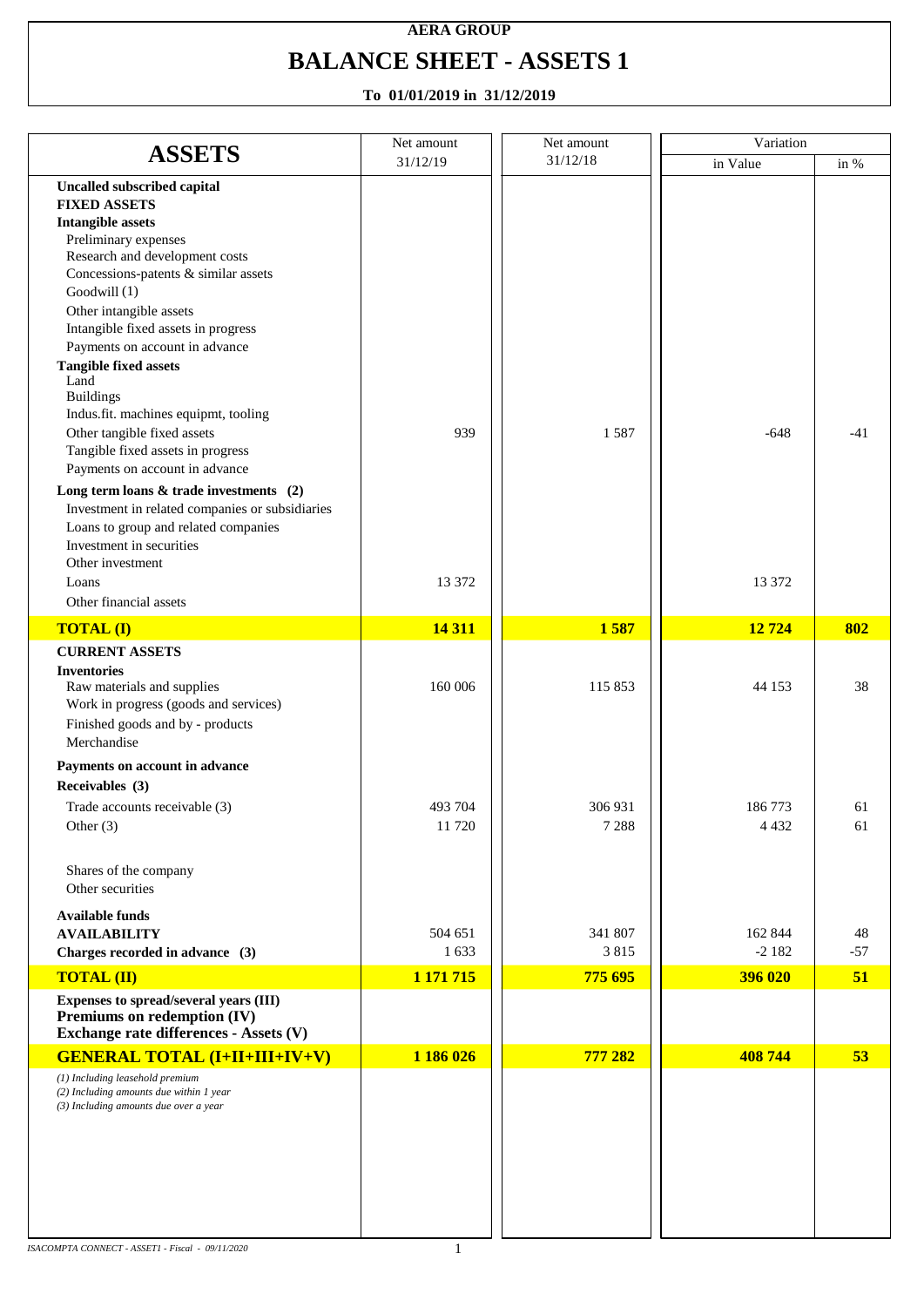# **AERA GROUP BALANCE SHEET - LIABILITIES 1**

| <b>LIABILITIES</b>                                                                                                                                                                               | Net amount | Net amount | Variation |        |
|--------------------------------------------------------------------------------------------------------------------------------------------------------------------------------------------------|------------|------------|-----------|--------|
|                                                                                                                                                                                                  | 31/12/19   | 31/12/18   | in Value  | in $%$ |
| <b>SHAREHOLDERS' FUNDS</b><br>Share capital<br>100 000<br>paid amount :                                                                                                                          | 100 000    | 100 000    |           |        |
| Share premium account (issue-merger)                                                                                                                                                             |            |            |           |        |
| <b>Revaluation variance</b>                                                                                                                                                                      |            |            |           |        |
| <b>Equity method evaluation difference</b>                                                                                                                                                       |            |            |           |        |
| <b>Reserves</b>                                                                                                                                                                                  |            |            |           |        |
| Required by law                                                                                                                                                                                  | 10 000     | 2 500      | 7 500     | 300    |
| Stautory or contractual reserves                                                                                                                                                                 |            |            |           |        |
| Restricted reserves<br>Other reserves                                                                                                                                                            |            |            |           |        |
| P&L carried forward                                                                                                                                                                              | 74 955     | 11 4 25    | 63 530    | 556    |
|                                                                                                                                                                                                  |            |            |           |        |
| Result for the financ. period. Profit or Loss                                                                                                                                                    | 558 493    | 296 030    | 262 463   | 89     |
| <b>NET EQUITY</b>                                                                                                                                                                                | 743 449    | 409 955    | 333 493   | 81     |
| <b>Investment grants</b><br>Special provisions for tax purposes                                                                                                                                  |            |            |           |        |
| <b>TOTAL (I)</b>                                                                                                                                                                                 | 743 448    | 409 955    | 333 493   | 81     |
| <b>OTHER EQUITY</b><br>Product od issues of equity securities<br><b>Special advances</b>                                                                                                         |            |            |           |        |
| <b>TOTAL (I) Bis</b>                                                                                                                                                                             |            |            |           |        |
| <b>PROVISIONS</b><br><b>Provision for contingencies</b>                                                                                                                                          |            |            |           |        |
| Provision for probable liabilities                                                                                                                                                               |            |            |           |        |
| <b>TOTAL (II)</b>                                                                                                                                                                                |            |            |           |        |
| <b>LIABILITIES (1)</b><br>Convertible debenture loans<br>Other debenture loans<br>Borrowings / credit institution (2)<br>Other borrowings (3)<br>Advances and deposit received on orders in hand |            |            |           |        |
| Trade accounts payable                                                                                                                                                                           | 80 160     | 174 450    | $-94289$  | $-54$  |
| <b>Taxes and social debts</b>                                                                                                                                                                    | 165 962    | 66 104     | 99 859    | 151    |
| <b>Fixed assets and related liabilities</b><br><b>Other liabilities</b>                                                                                                                          | 5 8 5 2    | 1472       | 4 3 8 0   | 298    |
| <b>Financial instruments</b><br>Income recorded in advance                                                                                                                                       | 190 603    | 125 302    | 65 301    | 52     |
| <b>TOTAL (III)</b>                                                                                                                                                                               | 442 577    | 367 327    | 75 250    | 20     |
| Exchange rate diff. Liabilities (IV)                                                                                                                                                             |            |            |           |        |
| <b>TOTAL GENERAL (I+II+III+IV)</b>                                                                                                                                                               | 1 186 026  | 777 282    | 408744    | 53     |
| (1) Amounts due over a year<br>(1) Amounts due within 1 year<br>(2) Including common bank facilities and credit bank balances<br>(3) Including participating borrowing                           | 442 577    | 367 327    |           |        |
|                                                                                                                                                                                                  |            |            |           |        |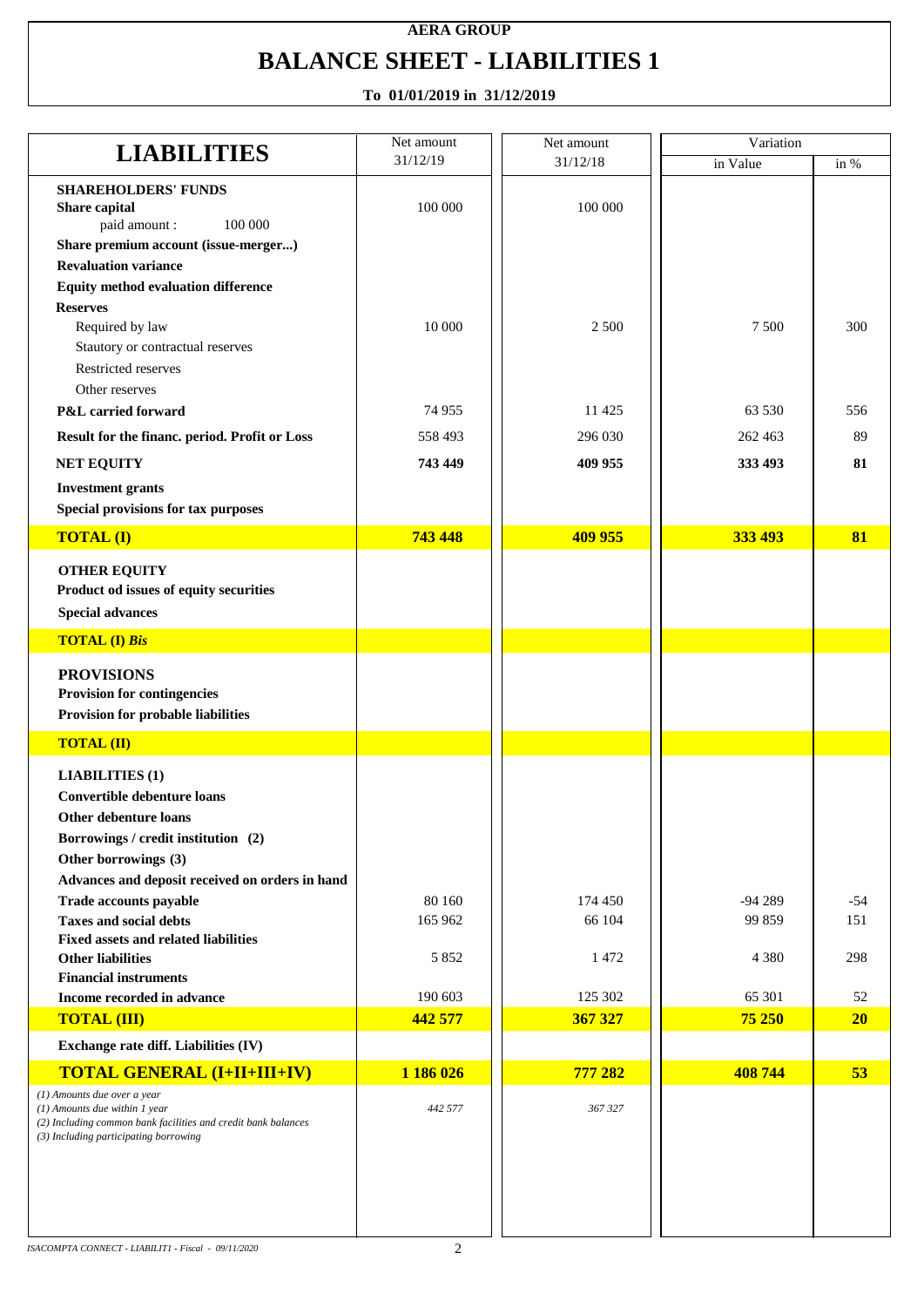### **AERA GROUP PROFIT AND LOSS ACCOUNT 2**

|                                                                                                                                                                  | 01/01/19       | 01/01/18       | Variation |            |
|------------------------------------------------------------------------------------------------------------------------------------------------------------------|----------------|----------------|-----------|------------|
|                                                                                                                                                                  | 31/12/19<br>to | 31/12/18<br>to | in Value  | in %       |
| <b>OPERATING INCOME (1)</b>                                                                                                                                      |                |                |           |            |
| Sales of purchased goods<br>1 102 877<br>export:                                                                                                                 | 1 129 193      | 661 087        | 468 106   | 71         |
| Sales of manufactured goods and services<br>2 144 302<br>export:                                                                                                 | 2 192 424      | 630 952        | 1 561 472 | 247        |
| Net sales                                                                                                                                                        | 3 321 617      | 1 292 039      | 2 029 577 | 157        |
| Charges in stock of manufactured goods<br>Production of fixed assets capitalised<br>Trading incentive grants<br>Write-back of provisions and transferred charges |                | 24 5 34        | $-24534$  | $-100$     |
| Other income                                                                                                                                                     | 11             | 1              | 10        | 886        |
| <b>TOTAL OPERATING INCOME (I)</b>                                                                                                                                | 3 3 2 1 6 2 7  | 1 316 574      | 2 005 053 | <b>152</b> |
| Operating expenses (2)                                                                                                                                           |                |                |           |            |
| Purchase of goods                                                                                                                                                | 272 645        | 357 297        | $-84653$  | $-24$      |
| Variation in stocks of purchased goods                                                                                                                           |                |                |           |            |
| Purchases of raw materials and other supplies                                                                                                                    |                |                |           |            |
| Variation in inventory of raw materials and supplies                                                                                                             | $-44153$       | $-51754$       | 7602      | 15         |
| Other purchases and expenses                                                                                                                                     | 2 0 28 6 76    | 388 685        | 1 639 992 | 422        |
| <b>Taxes</b>                                                                                                                                                     | 8 4 4 0        | 3726           | 4714      | 127        |
| Wages and salaries                                                                                                                                               | 191 870        | 154 859        | 37 011    | 24         |
| Social security charges                                                                                                                                          | 72 779         | 58 753         | 14 0 26   | 24         |
| Depreciation and provisions                                                                                                                                      |                |                |           |            |
| On fixed assets : depreciation                                                                                                                                   | 1356           | 1 4 9 3        | $-137$    | $-9$       |
| On fixed assets : provisions<br>On current assets : provisions                                                                                                   |                |                |           |            |
| For possible and probable liabilities : provisions                                                                                                               |                |                |           |            |
| Other expenses                                                                                                                                                   | 11 332         | 71             | 11 261    |            |
|                                                                                                                                                                  |                |                |           |            |
| <b>TOTAL OPERATING EXPENSES (II)</b>                                                                                                                             | 2 542 946      | 913 130        | 1629816   | <b>178</b> |
|                                                                                                                                                                  |                |                |           |            |
| <b>OPERATING RESULT (I - II)</b>                                                                                                                                 | 778 681        | 403 444        | 375 237   | 93         |
| Share of joint venture operations :                                                                                                                              |                |                |           |            |
|                                                                                                                                                                  |                |                |           |            |
| Profit or loss transferred (III)<br>Loss or profit transferred (IV)                                                                                              |                |                |           |            |
|                                                                                                                                                                  |                |                |           |            |
|                                                                                                                                                                  |                |                |           |            |
|                                                                                                                                                                  |                |                |           |            |
|                                                                                                                                                                  |                |                |           |            |
|                                                                                                                                                                  |                |                |           |            |
|                                                                                                                                                                  |                |                |           |            |
|                                                                                                                                                                  |                |                |           |            |
| (1) Including income rel.to prior acc.periods                                                                                                                    |                |                |           |            |